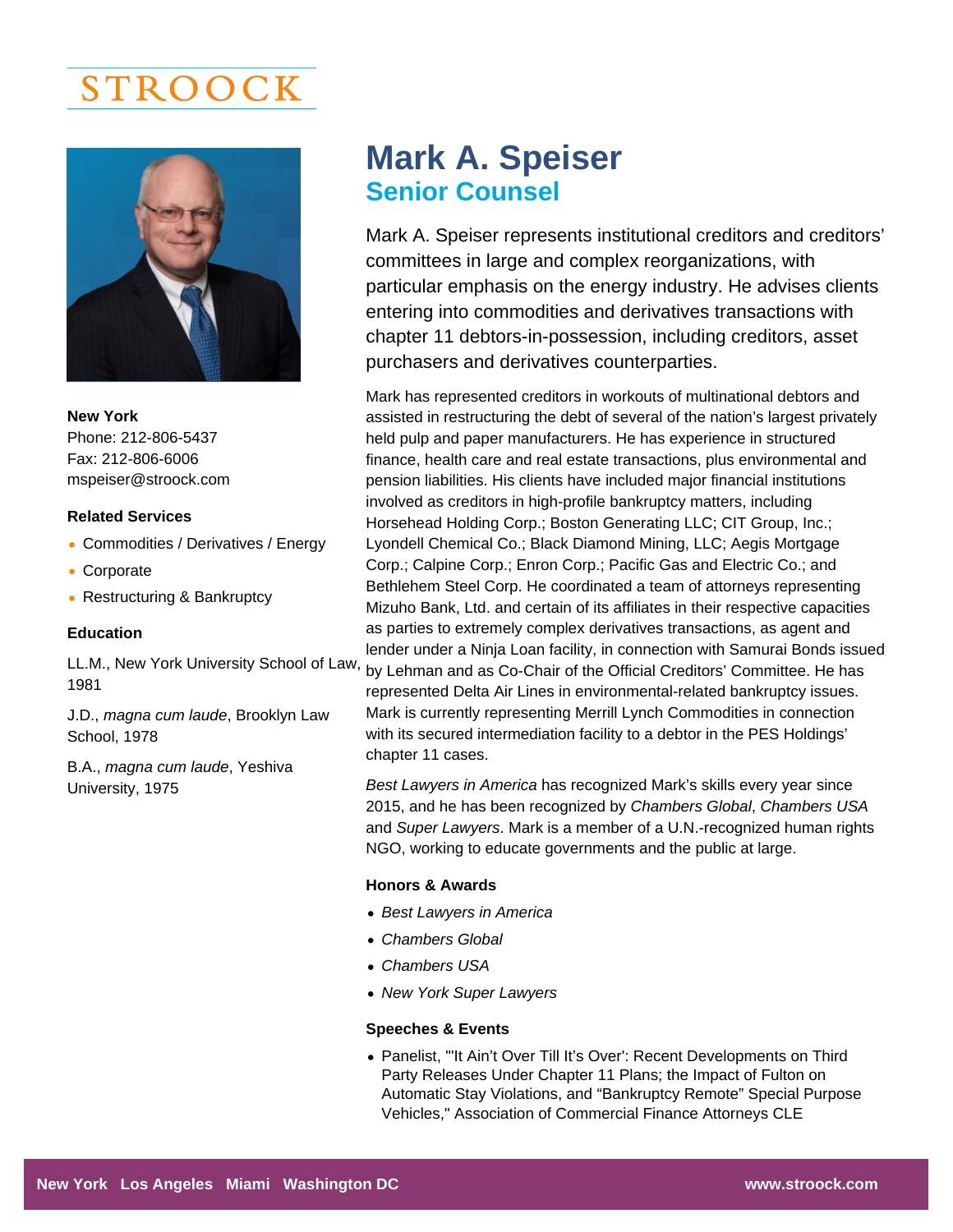**Mark A. Speiser presentation, February 17, 2022** 

- Panelist, "Bankruptcy Updates: Don't Stop Thinking About Tomorrow," Association of Commercial Finance Attorneys CLE presentation, New York, NY, March 22, 2017
- Presenter, The Federal Reserve Board's Proposed Rule on Mandatory Contractual Stays for QFCs, FIA Law & Compliance Division Webinar, March 9, 2017
- Panelist, "Make-Whole Provisions," ACFA's Continuing Legal Education Weekend, New Paltz, NY, May 20-22, 2016
- Speaker, Association of Commercial Finance Attorneys March CLE Meeting, New York, NY, March 17, 2015
- Speaker, "Repurchase Agreements as a Secured Lending Tool," Association of Commercial Finance Attorneys Summer Conference, Manchester Village, VT, May 30-June 2, 2013
- Panelist, "SIPA Liquidations and Ponzi Schemes," New York City Bankruptcy Conference, New York, NY, May 24, 2010
- Co-Presenter, "Update on ISDA," API Risk Control Committee Meeting, April 26-27, 2010
- Panelist, "Distressed Property and Bankruptcy," The Global Financial Crisis 2009: Preparing for the Future, New York, NY, August 5, 2009
- Panelist, "Developments in Bankruptcy," 2009 Power Industry Developments, New York, NY, May 8, 2009
- Panelist, "Death Watch: Advanced Bankruptcy Planning A Panel Discussion," IECA's 2009 Spring Education Conference, Dana Point, CA, March 17, 2009
- Speaker, "Lessons Learned from Energy Company Bankruptcies," 2008 Power Industry Developments, May 9, 2008

## **Publications**

- Co-author, "A 'Meritorious' Defense: In re Tribune Co. Fraudulent Conveyance Litigation," Stroock Special Bulletin, May 6, 2019
- Co-author, "Bankruptcy Court Rejects Involuntary Chapter 11 for CDO," Stroock Special Bulletin, November 29, 2018
- Co-author, "In re Franchise Services of North America, Inc.: The Fifth Circuit Explores Restrictions on Bankruptcy Filing," Pratt's Journal of Bankruptcy Law, November/December 2018
- Co-author, "In re Franchise Services of North America, Inc.: The Fifth Circuit Explores Restrictions on Bankruptcy Filing," Stroock Special Bulletin, July 17, 2018
- Co-author, "Why It Pays to Read the Definitions Carefully: Merit Management Group, LP v. FTI Consulting, Inc.," Stroock Special Bulletin, March 5, 2018
- Co-author, "Czyzwski v. Jevic Holding Corp.: Supreme Court Revisits the Scope of Bankruptcy Court Equitable Powers," Norton Journal of Bankruptcy Law and Practice, August 2017
- Co-author, "Reexamining the Equitable Powers of the Bankruptcy Court After Law v. Siegel," Pratt's Journal of Bankruptcy Law, October 2015